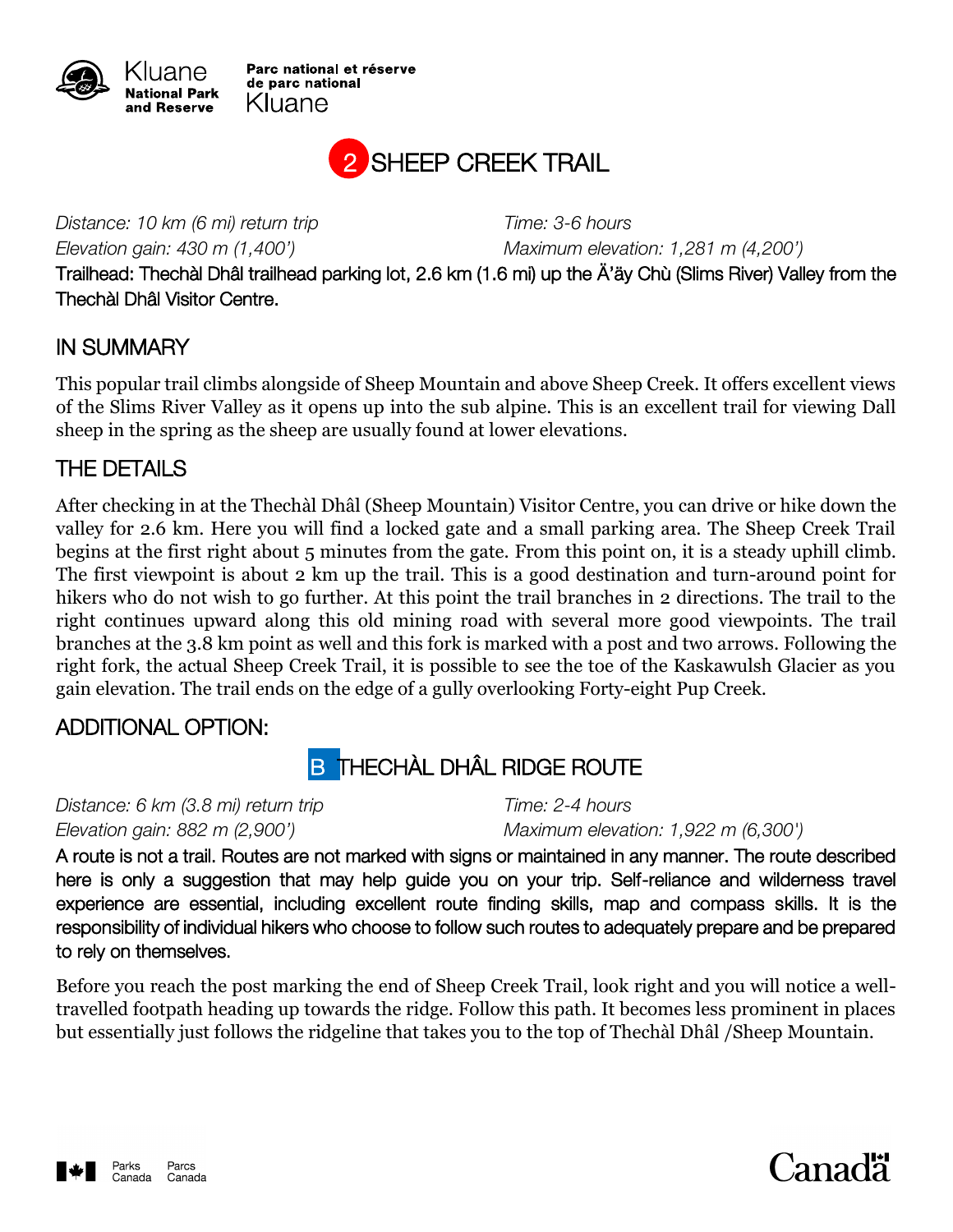The northernmost peak on the ridge is the summit of the mountain, but the views are stunning from anywhere on the ridge: Kluane Lake, the Ruby Range, the highway corridor, Mt. Wallace, Kluane Plateau, Outpost Mountain, the Sheep-Bullion Plateau and Red Castle Ridge.

To return, go back via the same route. Please DO NOT hike down the south face of the mountain as it is critical winter habitat for the Dall sheep of the area and the vegetation is easily disturbed. Also, descending down the front face is steep and hazardous (rock slides and rock fall).

## WHAT YOU NEED TO KNOW

The Dall sheep rely on the plants of south-facing, snow-free slopes for critical nutrition. Dall sheep are high strung and may abandon parts of their range if repeatedly disturbed. **Hikers and photographers are asked to be respectful of the sheep and their fragile habitat.** Please:

- do not approach sheep closer than 50 metres (165 ft);
- hike in small, tight, slow-moving groups;
- never approach sheep from above, as it will confuse and stress them;
- put your dog on a leash, and stay far away from the sheep;
- stay on established trails or routes to prevent disturbance of the soil and fragile vegetation.

If you intend to hike on the ridge, an early start is recommended due to the length of the hike and to allow hikers to take advantage of cooler morning temperatures for the climb up the mountain. Good boots and weather proof clothing are essential. Water is not available along the route so be sure to bring enough.

**All overnight camping is prohibited within this area due to bear activity**. For more detailed information please contact park staff at the Kluane National Park and Reserve Visitor Centre in Haines Junction or at the Thechàl Dhâl Visitor Centre.

Bear sightings are common in the area. Review recommendations for travel within the **YOU ARE IN BEAR COUNTRY** brochure. All bear sightings should be reported to the staff at the Kluane National Park and Reserve Visitor Centre in Haines Junction or at the Thechàl Dhâl Visitor Centre.

Cellular telephones do not work in most of the park. Satellite phones or satellite messaging devices are strongly recommended. **For emergencies please call 1-780-852-3100.**

If you need a topo map: Destruction Bay 115 G/2.